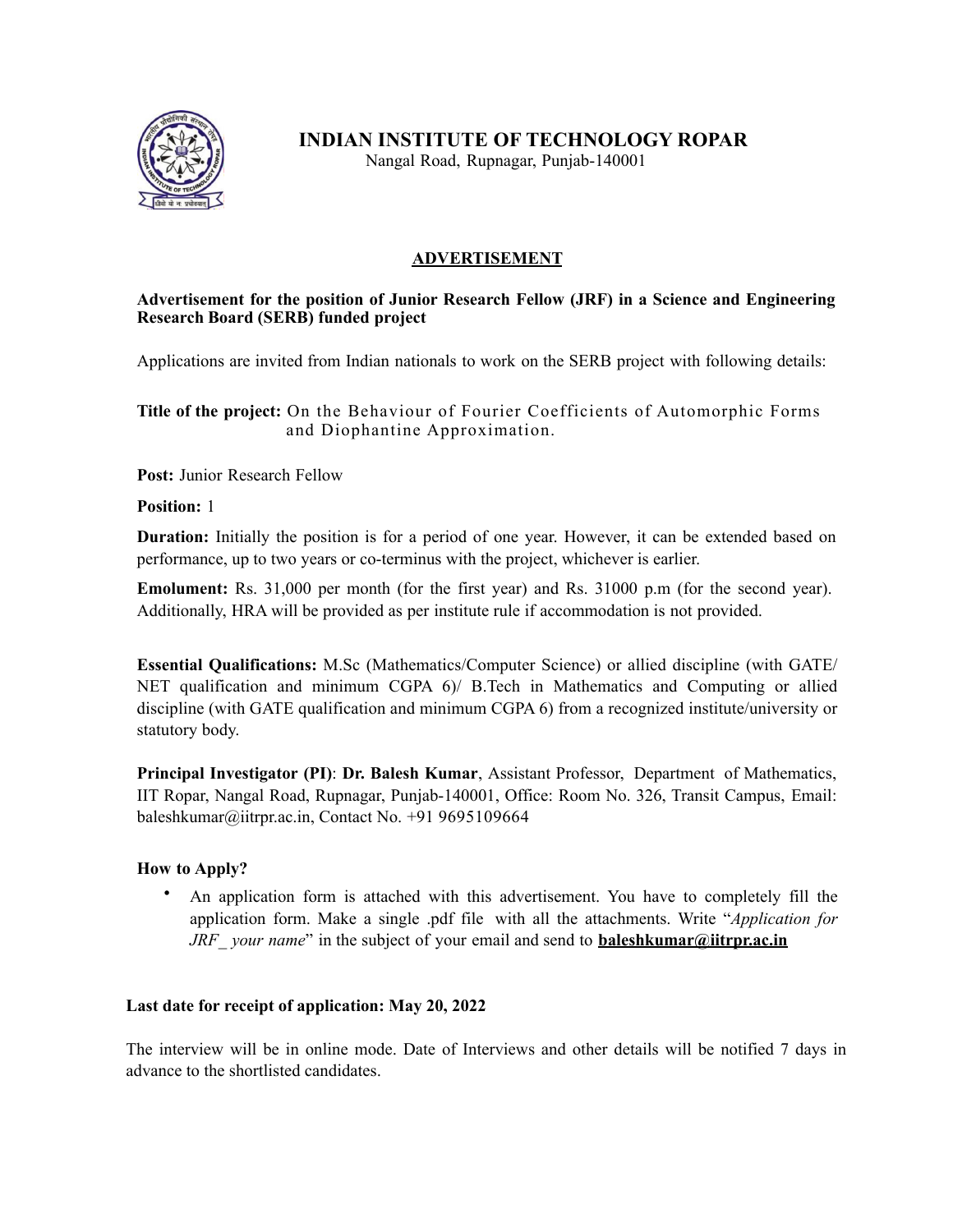#### **For queries, please contact:**

Dr. Balesh Kumar Email: [baleshkumar@iitrpr.ac.in](mailto:baleshkumar@iitrpr.ac.in) Mob: 9695109664.

Dr. Balesh Kumar Assistant Professor Department of Mathematics Indian Institute of Technology Ropar Nangal Road, Rupnagar, Punjab-140001 Office: Room No. 326, Transit Campus Email: [baleshkumar@iitrpr.ac.in](mailto:baleshkumar@iitrpr.ac.in)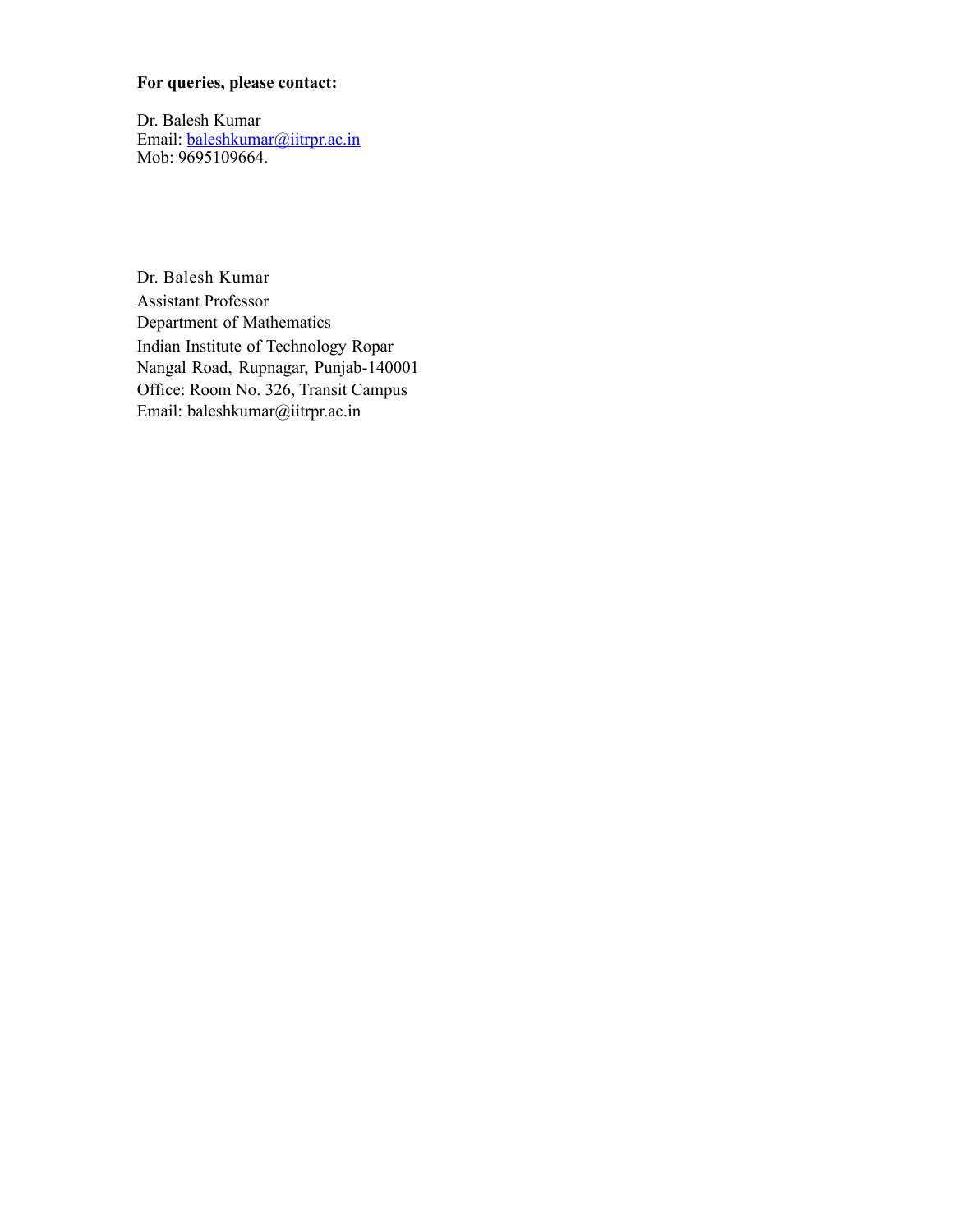# **Application form for the position of JRF in SERB approved project titled On the Behaviour of Fourier Coefficients of Automorphic Forms and Diophantine Approximation**

|                       | <b>Personal Details</b> |                   |  |
|-----------------------|-------------------------|-------------------|--|
| Post Applied For      |                         |                   |  |
| Name                  |                         |                   |  |
| Date of Birth         | DD/MM/YY                | Recent Photograph |  |
| <b>Marital Status</b> | (Yes/No):               |                   |  |
| Category              | (GEN/SC/ST /OBC):       |                   |  |
| Gender                | (Male/Female):          |                   |  |
| Nationality           |                         |                   |  |
| Mailing address       |                         | Permanent Address |  |
|                       |                         |                   |  |
|                       |                         |                   |  |
|                       |                         |                   |  |
|                       |                         |                   |  |
| Mobile/phone number   |                         |                   |  |
| Email                 |                         |                   |  |

|           | EDUCATIONAL DETAILS (From MATRICULATION Onwards) |            |                |                       |                    |                         |          |
|-----------|--------------------------------------------------|------------|----------------|-----------------------|--------------------|-------------------------|----------|
| S.<br>No. | Degree                                           | Discipline | Univ./ College | Regular/<br>Part-time | Year of<br>Passing | % of Marks/<br>CGPA/CPI | Division |
|           |                                                  |            |                |                       |                    |                         |          |
|           |                                                  |            |                |                       |                    |                         |          |
|           |                                                  |            |                |                       |                    |                         |          |
|           |                                                  |            |                |                       |                    |                         |          |
|           |                                                  |            |                |                       |                    |                         |          |
|           |                                                  |            |                |                       |                    |                         |          |